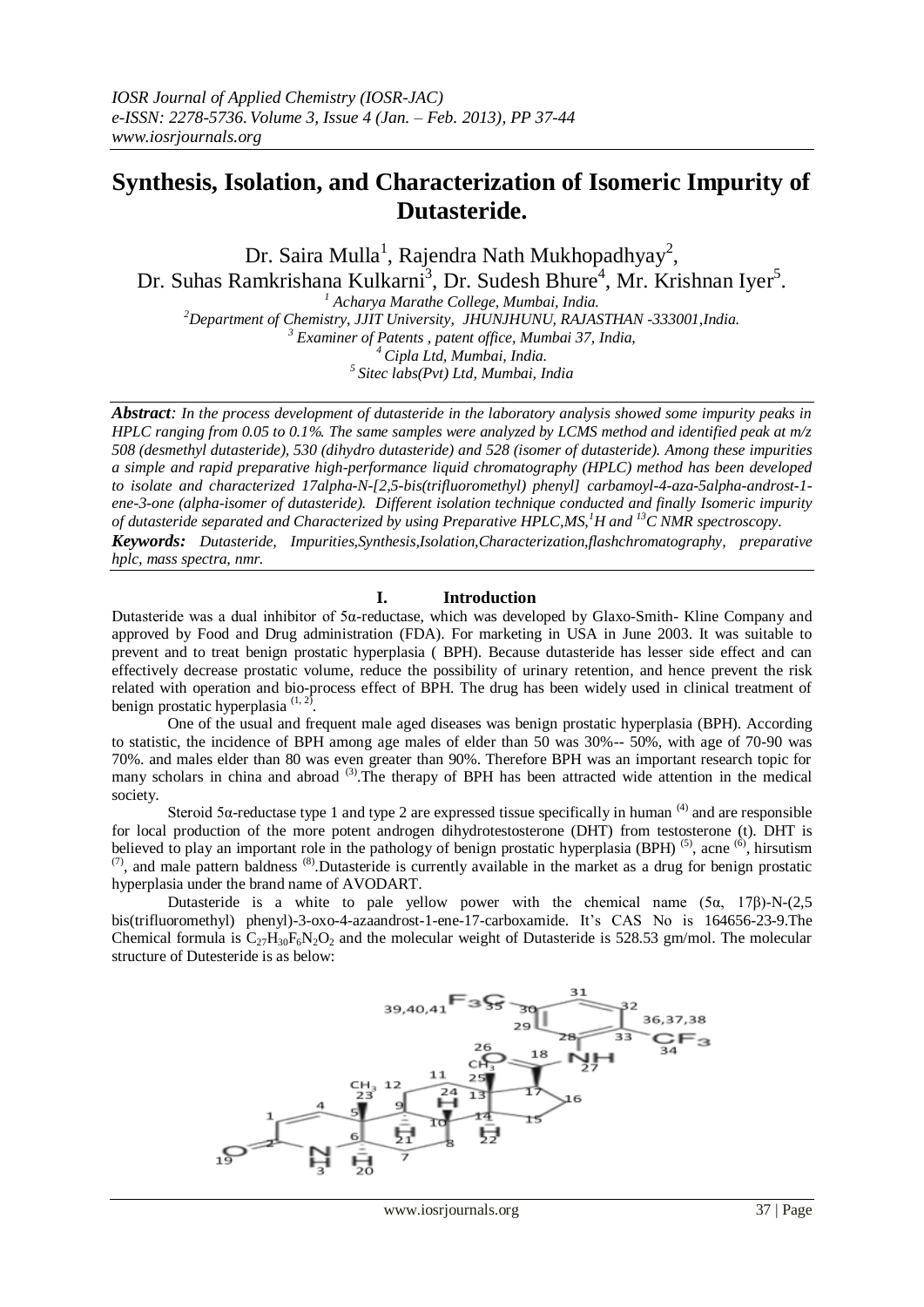Physicochemical properties: Dutasteride is a white to pale yellow powder with a melting point of 242 to 250°C. It is soluble in ethanol (44 mg/mL), methanol (64 mg/mL) and Polyethylene glycol 400 (3 mg/mL), but it is insoluble in water.

There are several process impurities/related substances associated with the manufacture of Dutasteride. Different process related impurities have been observed with various synthetic route and/ or manufacturing process. Three known impurities have been mentioned in international pharmacopoeia. All these impurities are never present together while we are preparing bulk drug or formulation.

The international pharmacopoeia specifies that individual impurity is not more than 0.1% and total impurity is not more than 0.7%. During the process development of dutasteride in the laboratory analysis showed some impurity peaks in HPLC ranging from 0.05 to 0.1%. A comprehensive study has been carried out to isolate or to prepare and characterization of this impurity. To the best of our knowledge of regulatory authorities <sup>(9)</sup> all the impurity which are at the level of  $> 0.1\%$  must be identified and characterized.

A literature search revealed that only analytical procedure is available but nobody has reported synthesis, isolation, and characterization of impurity in the purified starting from 3-oxo-4-aza- 5α- androstane-17β carboxylic acid (10) . The present communication involves the isolation or preparation of impurity and characterization by chromatographic and spectroscopic technique.

## **II. Experimental Section**

## **2.1. Materials and reagents :**

The raw material of Dutasteride was received from Sitec labs Mumbai, India. The HPLC grade acetonitrile and methanol solvents were obtained from Merck co, Mumbai,India. The preparative grade ethyl acetate and hexane were obtained from Merck co, Mumbai, India.

## **2.2. High performance liquid chromatography (HPLC):**

An Agilent HPLC system equipped with 1100 series low pressure quaternary gradient pump along with pulse dampener, Photo diode array detector with auto liquid sampler handling system has been used for the analysis of the sample. An Inertsil C-18, 4.6mm x 25cm x5µ column was employed for the separation of Isomer of Dutasteride. The column eluent was monitored at detection wavelength 215nm. The isocratic gradient pattern employed for the separation of isomeric impurity of Dutasteride was as ACN: Water = 55: 45. Chromatography was performed at room temperature using a flow rate of 1.0 ml min<sup>-1</sup>. Data was recorded by using Chem station software.

#### **2.3. High performance liquid chromatography (Preparative HPLC):**

Preparative HPLC is the technique of choice for compound isolation and purification within the pharmaceutical and life science industries. Agilent technologies purification solution from nano gram to gram sample quantities. Agilent 1200 Series purification system with low delay volumes optimized for high recovery and purity, with PDA detector and flow rate is 0.001 to 100 ml/min with max. Pressure 400 bar. A Zodiac 250mm x 20mm x 10µ silica column was employed for the separation of isomeric impurities of Dutasteride. Solvent used for the separation was Hexane: Ethyl acetate  $= 15: 85$ , with flow rate of 10 ml/min, with the detection of 254nm.

#### **2.4.Flash Chromatography**:

Flash chromatography known as medium pressure chromatography, was differed from the conventional technique. The compound of interest should have a TLC Rf of  $= 0.15$  to 0.20 in the solvent system I choose. Binary solvent system with one solvent having a higher polarity of the eluent. Higher polarity of solvent increases rate of elution for all compounds. Common binary solvent systems in order of increased polarity are dichlomethane/hexane, ether/hexane, hexane/ethyl acetate and dichloromethane/methanol. For the separation of dutasteride isomeric impurity used Teledyne ISCO combi-flash, solvent used Hexane/ Ethyl acetate and column used 24gm silica of 40µ size. Detection wavelength was 254nm with the flow of 10ml/min.

## **2.5. Mass Spectrometry (LC-MS/MS):**

The LC–mass spectrometry (MS) and MS-MS studies were carried out on an Ion trap 6320

Series electron spray ion trap spectrometer (Agilent Technologies).The source voltage was kept at3.0 kV. Parameters: nebulizer gas = 30psi; dry gas = 3 L/min; dry temperature= 150 °C; capillary voltage = 24500 to 21500 V. Nitrogen was used as both a sheath and auxiliary gas. Mass range was kept at *m/z* 50–600.The chromatography conditions and mobile phase are as described under the heading "HPLC" earlier. The flow rate was maintained at 1 mL/min.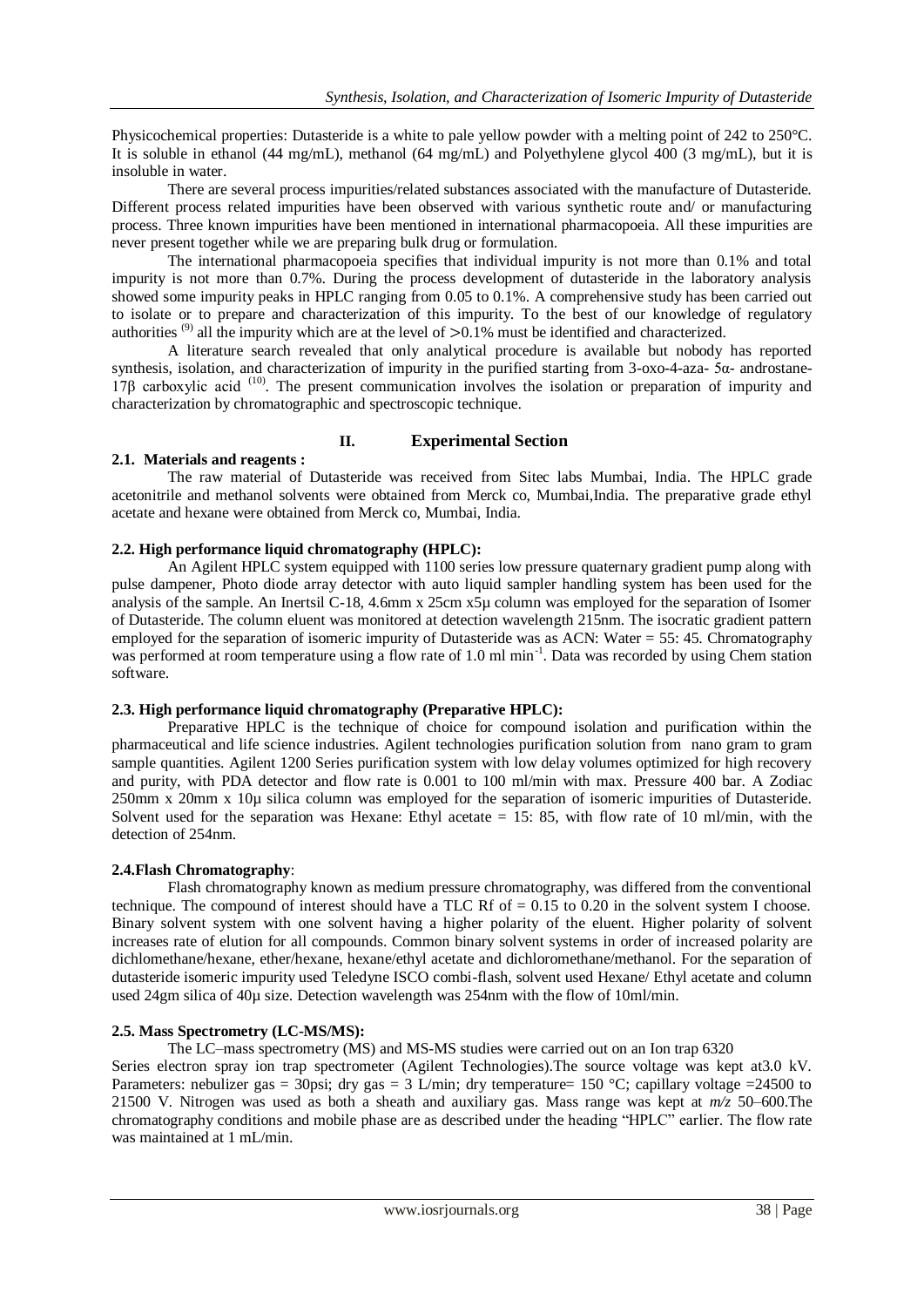## **2.6. Nuclear Magnetic Resonance:**

The 1H, and 13C nuclear magnetic resonance(NMR) spectroscopy experiment of the impurity was carried out at a frequency of 500 MHz at 25 °C on an NMR spectrometer (Varian, Palo Alto, California). 1H and 13C chemical shifts are reported on the  $\delta$  scale in ppm relative to tetra methyl silane 0.00 andCDCl<sub>3</sub> ( $\delta$ 77.00) ppm) and DMSO, D6 ( $\delta$ =39.50) in 13C NMR, respectively. A D<sub>2</sub>O exchange experiment was performed to confirm the exchangeable protons.  ${}^{1}H$  and  ${}^{13}C$  experiments were run using a mixing time of 1000ns.

#### **2.7. FT-IR spectroscopy:**

The IR spectra were recorded in the solid state as KBr dispersion medium using Perkin Elmer spectrum 100 FT-IR spectrophotometer.

## **III. Synthesis of Impurity**

Synthesis of 17∞ –N[2,5 bis( trifluoro methyl) phenyl] carbamoyl-4- aza- 5∞ –androst- 1- ene- 3-one ( ∞-isomer of dutasteride).

A solution of 3-oxo-4-aza-5∞-androstane-17β- carboxylic acid, was heated in toluene at azeotropic reflux for 40 min. To the resulting solution was cooled to 25to 30  $^{\circ}$ c, pyridine was added under nitrogen atmosphere, followed by thionylchloride for 30 min. The reaction mass was stirred for 2.5 hrs at 30 $\degree$ c Ammonia gas was passed into the reaction mass for 6hrs. The obtained solid was filtered and dried.

The above obtained solid taken in xylene, added with potassium carbonate and heated for 2hrs, then cooled to 30<sup>0</sup> c. Copper powder and [2, 5 bis(trifluoromethyl) iodo benzene were added and the resulting mixture was heated to 140  $\degree$ c with vigorous stirring for the period of 55hrs. After cooling the reaction mass to 55<sup>o</sup>c, filtered out the copper powder and the organic layer was distilled out under vacuum and the solid obtained was the mixture of  $\infty$  and  $\beta$  isomer of dutasteride. This solid was taken for preparative isolation for purification of ∞- isomer of dutasteride for characterization.

#### **4.1. Detection of impurity by HPLC :**

# **IV. Results and Discussion**

Typical analytical HPLC chromatogram of dutasteride bulk drug and it's isomer obtained by using the HPLC method discussed under the heading "High performance Liquide Chromatography (analytical)" is shown in figure 1. The targeted impurity under study are marked as ∞-isomer impurity eluted at retention time of about 27.683mins and the dutasteride eluted at retention time of about 30.033 mins. respectively.



#### **4.2. Isolation of the impurity by Flash Chromatography**:

A simple normal phase chromatographic system, discussed under the heading "Flash Chromatography" was used for increasing the percentage of the impurity, it does not give the pure material for characterization.

#### **4.3. Isolation of the impurity by prep-HPLC:**

A simple normal phase chromatographic system, discussed under the heading, "High performance Liquid Chromatography (preparative) was used for isolation of the impurity. In this chromatographic system, dutasteride eluted at about 21.623 mins whereas the isomer impurity eluted at about 17.597 mins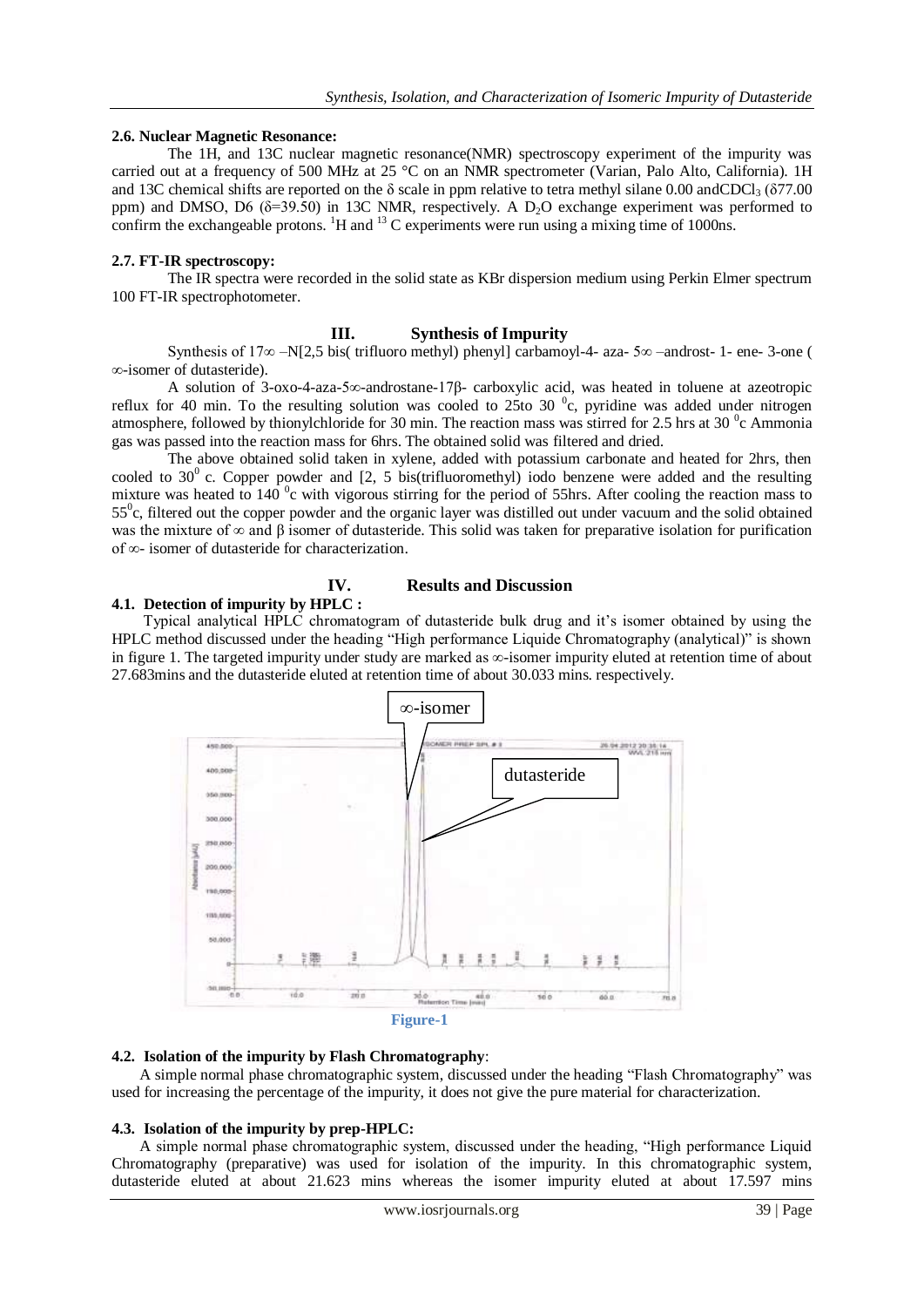respectively.The isomer impurity fraction was collected between 17.592min to 20.0min(Figure-2). The impurity fraction was concentrated at room temperature under high vacuume on a Buchii Rotavapour Model R124. The concentrated volume take in acetonitrile solvent and put it in the Lyopholizer for getting solid isomer impurity. Purity of the impurity was tested in analytical method discussed under the heading, " High Performance Liquid Chromatography"(HPLC) . The purity was found to be 99.119% before carrying out spectroscopic experiments.



Figure-2

The isolated impurity was obtained 99.119% pure and showed in the figure-3. The purity was obtained by the method discussed under the heading," High performance liquid chromatography (HPLC)".



# **4.4. LC-MS/MS analysis**:

LC-MS/MS analysis of dutasteride bulk drug sample and isomer impurity of dutasteride was performed using the chromatographic system as described under the heading "Mass Spectrometry (LC-MS/MS)". Result of LC-MS/MS analysis revealed that impurity (isomer of dutasteride) exhibited molecular ion at  $m/z(M+1)=529.4$ and (M-1)=527.1amu.(Figure-4) and dutasteride API exhibited molecular ion at m/z(M+1)=529.4amu, and (M-1)=527.1(Figure-5).Figure-5 exhibited the molecular masses of dutasteride API and its impurity. Based on this fact it was assumed that the impurity was similar to that of dutasteride which might be a isomer.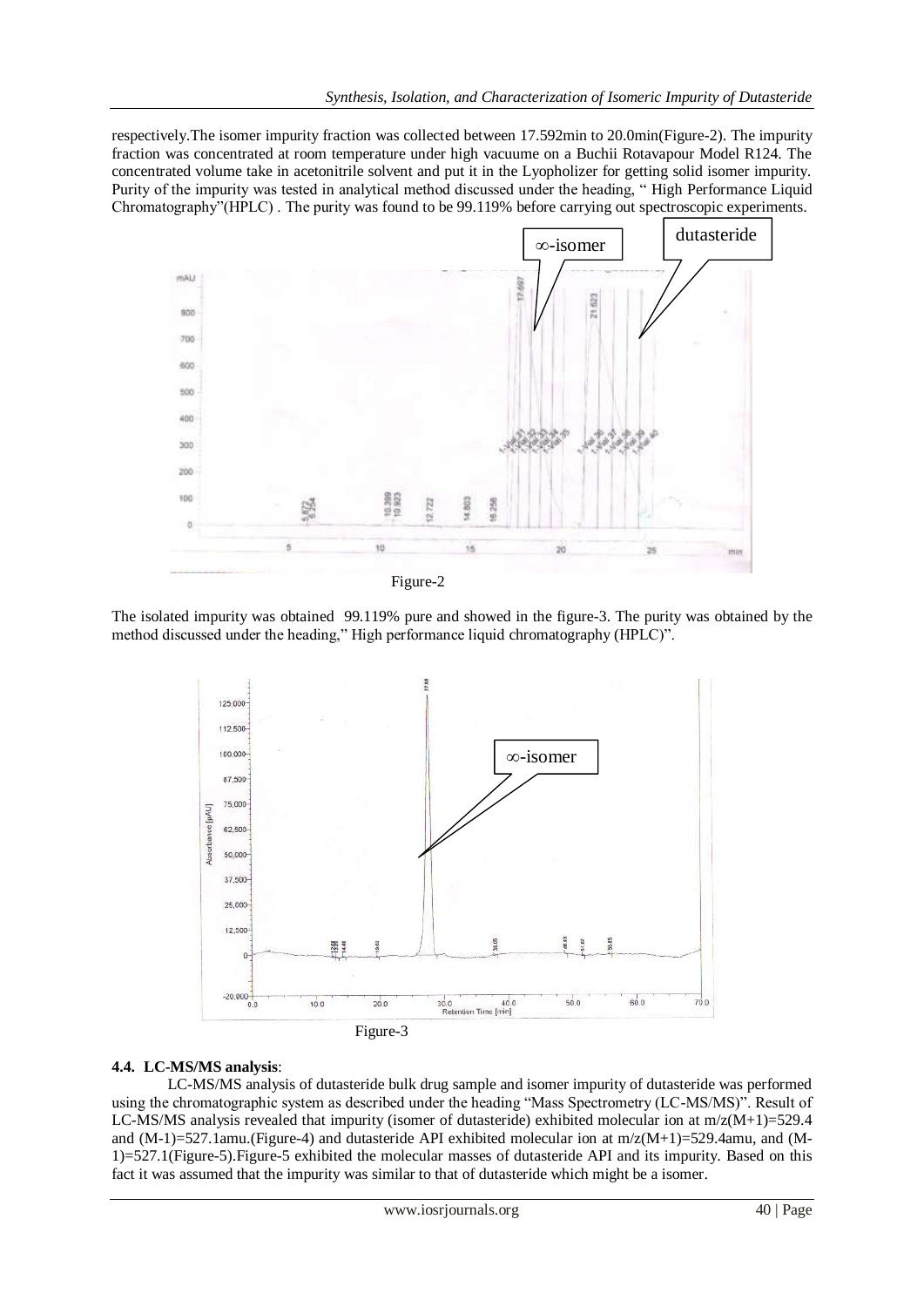

**V. Structure Elucidation**

(comparision study of dutasteride and isomer impurity) The IR spctra recorded in the solid state as KBr dispersion. IR spectrum at 1683  $&$  1607 cm<sup>-1</sup> clearly indicate the presence of two carbonyl groups. IR spectrum of dutasteride and impurity exhibited in Figure-6 and Figure-7 respectively.



The spectral data of this impurity was compared with that of dutasteride spectral data. LC-MS analysis exhibited molecular ion for this impurity at m/z=529.4(M=1) and it was same as the mass shown for dutasteride API, hence it was an isomer. The 1H NMR spectrum of dutasteride and ∞-dutasteride exhibited a sharp change in  $17<sup>th</sup>$  position proton and the 13c NMR of the both showed a sharp shift in the  $17<sup>th</sup>$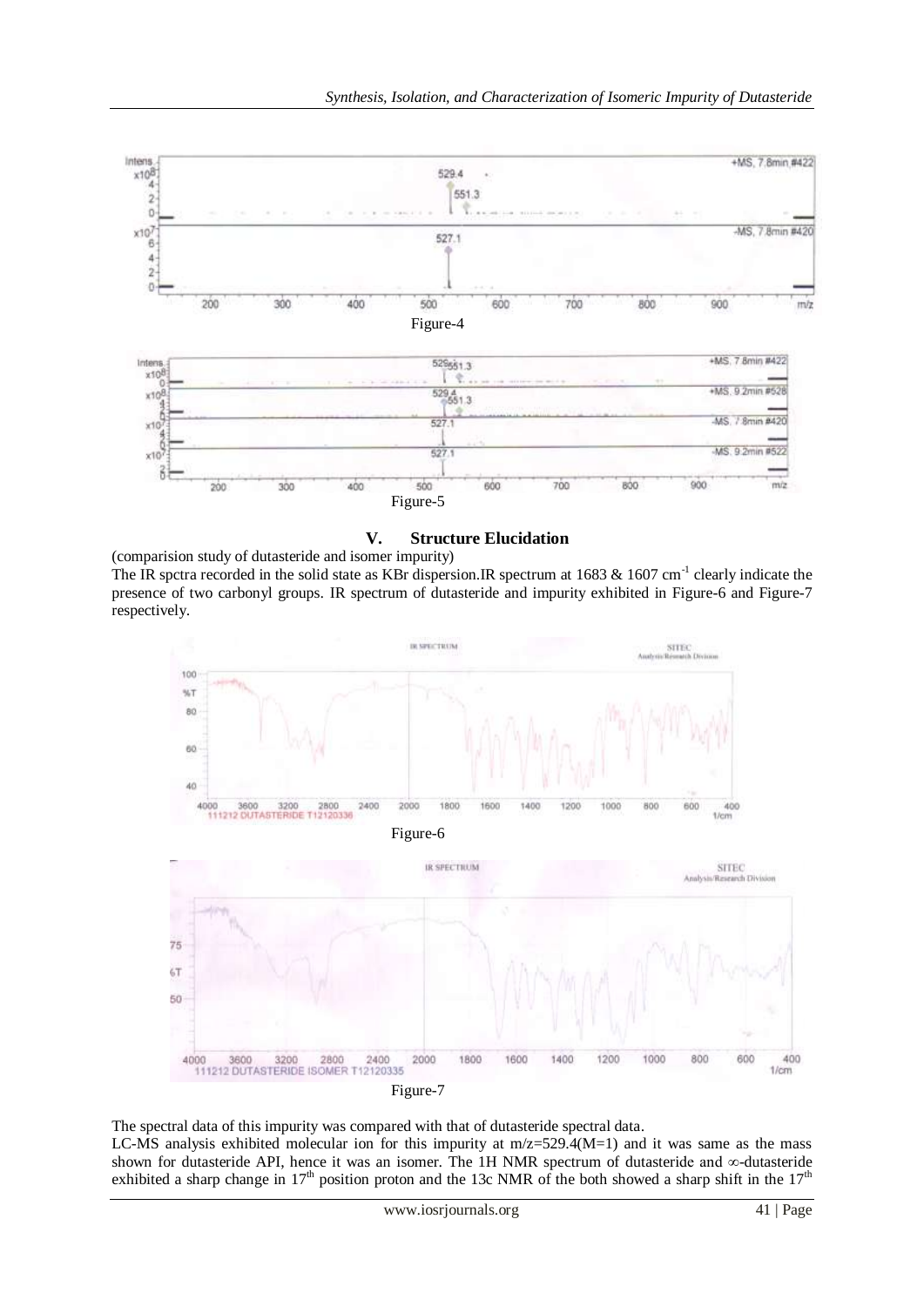position carbon. 1H NMR and the 13c NMR of dutasteride exhibited in Figure-8 and Figure-9, and1H NMR and 13c NMR of isomer impurity exhibited in Figure-10 and Figure-11 respectively.Dutastride and ∞-dutasterde 1H NMR and 13c NMR comparison shown in table-1 and table-2.

|                   | Dutasteride     |            |                 | Impurity    |
|-------------------|-----------------|------------|-----------------|-------------|
| position          | Shift/1H/ppm    | assignment | Shift/1H/ppm    | Assignment  |
| 27                | 1H $-9.35(s)$   | <b>NH</b>  | 1H $-9.35(s)$   | <b>NH</b>   |
| 32                | $1H-7.95(m)$    | Aromatic-H | $1H-7.95(m)$    | Aromatic-H  |
| 31                | $1H-8.90(m)$    |            | $1H-8.90(m)$    |             |
| 29                | $1H-8.85(m)$    |            | $1H-8.85(m)$    |             |
| 28                | $1H-7.35(m)$    |            | $1H-7.35(m)$    |             |
| $\overline{4}$    | $1H-6.80(s)$    | Olifenic-H | $1H-6.80(s)$    | Olifenic-H  |
| 1                 | $1H-5.60(s)$    | Olifenic-H | $1H-5.60(s)$    | Olifenic-H  |
| 3                 | $1H-3.6(s)$     | <b>NH</b>  | $1H-3.6(s)$     | <b>NH</b>   |
| 20                | $1H-3.4(d)$     | H          | $1H-3.4(d)$     | H           |
| 17                | $1H-2.55(d)$    | $\beta$ -H | $1H-2.7(d)$     | $\infty$ -H |
| 7                 | $2H-2.49(t)$    | H          | $2H-2.49(t)$    | H           |
| 16                | $1H-2.05(m)$    | H          | $1H-2.05(m)$    | H           |
| 11                | $2H-1.7(m)$     | H          | $2H-1.7(m)$     | H           |
| 15, 12, 24, 8, 21 | $8H-0.9-1.5(m)$ | H          | $8H-0.9-1.5(m)$ | H           |
| 23                | $3H-0.85(s)$    | Methyl     | $3H-0.85(s)$    | Methyl      |
| 25                | $3H-0.6(s)$     | Methyl     | $3H-0.6(s)$     | Methyl      |

**Table-1, 1H NMR spectral data of dutasteride and process related impurity.**

#### **Table-2:13c NMR spectral data of dutasteride and process related impurity.**

| Position        | 13c-of dutasteride/ppm | 13c- of Isomer impurity/ppm |
|-----------------|------------------------|-----------------------------|
| 18              | 172.38                 | 175.03                      |
| $\overline{2}$  | 165.126                | 165.20                      |
| $\overline{4}$  | 150.43                 | 150.51                      |
| 28              | 136.99                 | 136.58/136.59               |
| 30              | 133.07/132.81          | 132.91/132.65               |
| 35              | 127.96/127.91          | 128.06/128.02               |
| 32              | 127.83/127.73          | 127.09/126.86               |
| $\mathbf{1}$    | 127.87                 | 125.58                      |
| 33              | 126.37/126.34          | 123.90/124.24               |
| 34              | 124.21/123.90          | 123.05                      |
| $\overline{31}$ | 123.10/123.01          | 122.63                      |
| 29              | 122.04/121.79          | 121.72/122.06               |
| 6               | 59.06                  | 59.02                       |
| 14              | 55.41                  | 53.81                       |
| 17              | 55.26                  | 50.06                       |
| 11              | 40.01                  | 34.97                       |
| 13              | 44.28                  | 45.603                      |
| 9               | 47.07                  | 46.83                       |
| $10\,$          | 34.82                  | 33.83                       |
| 5               | 36.94                  | 40.11                       |
| 8               | 29.02                  | 29.55                       |
| $\overline{7}$  | 25.04                  | 25.11                       |
| 15              | 24.009                 | 25.54                       |
| 12              | 20.59                  | 20.59                       |
| 23              | 13.31                  | 19.92                       |
| $\overline{25}$ | 11.8                   | 11.82                       |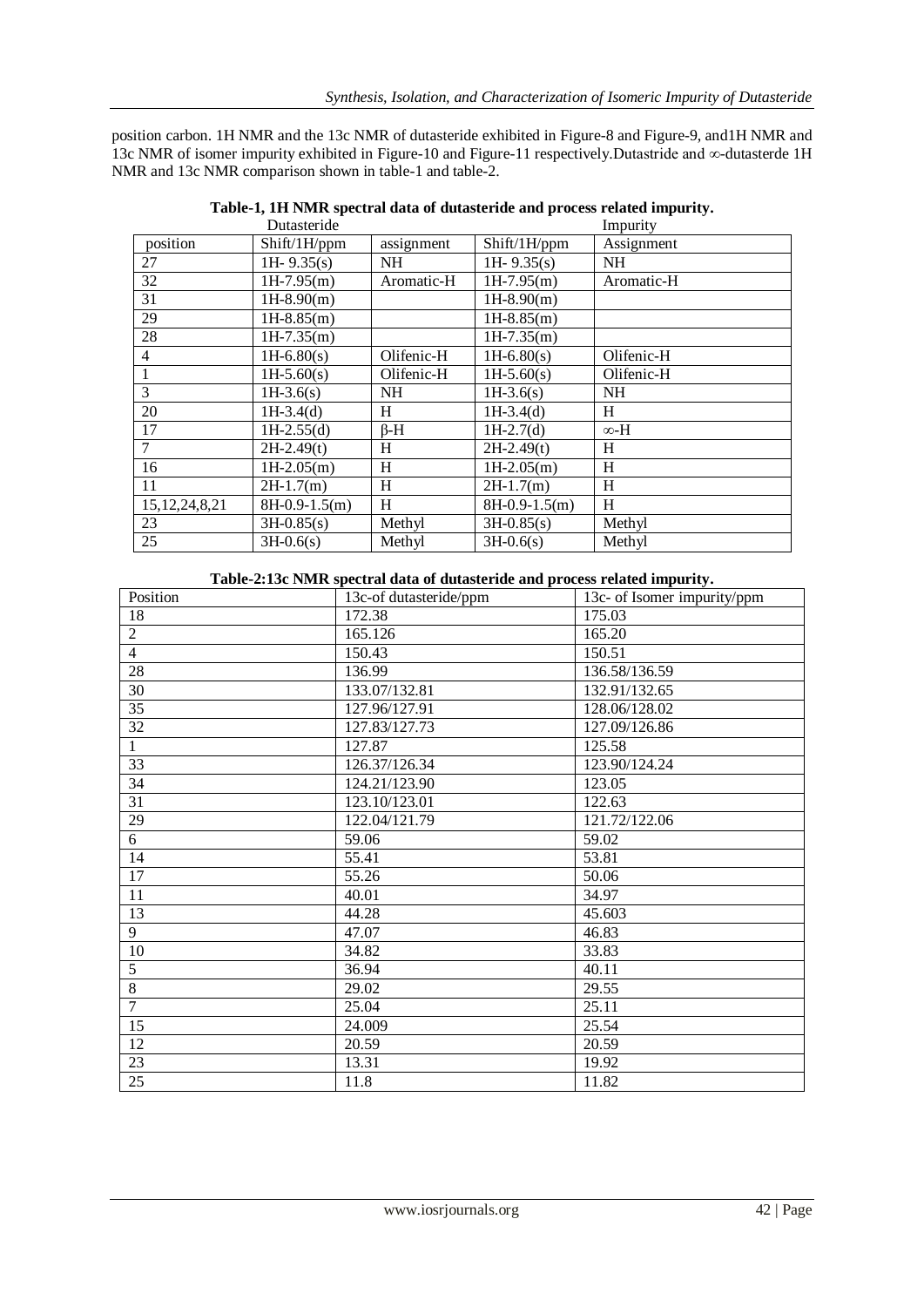